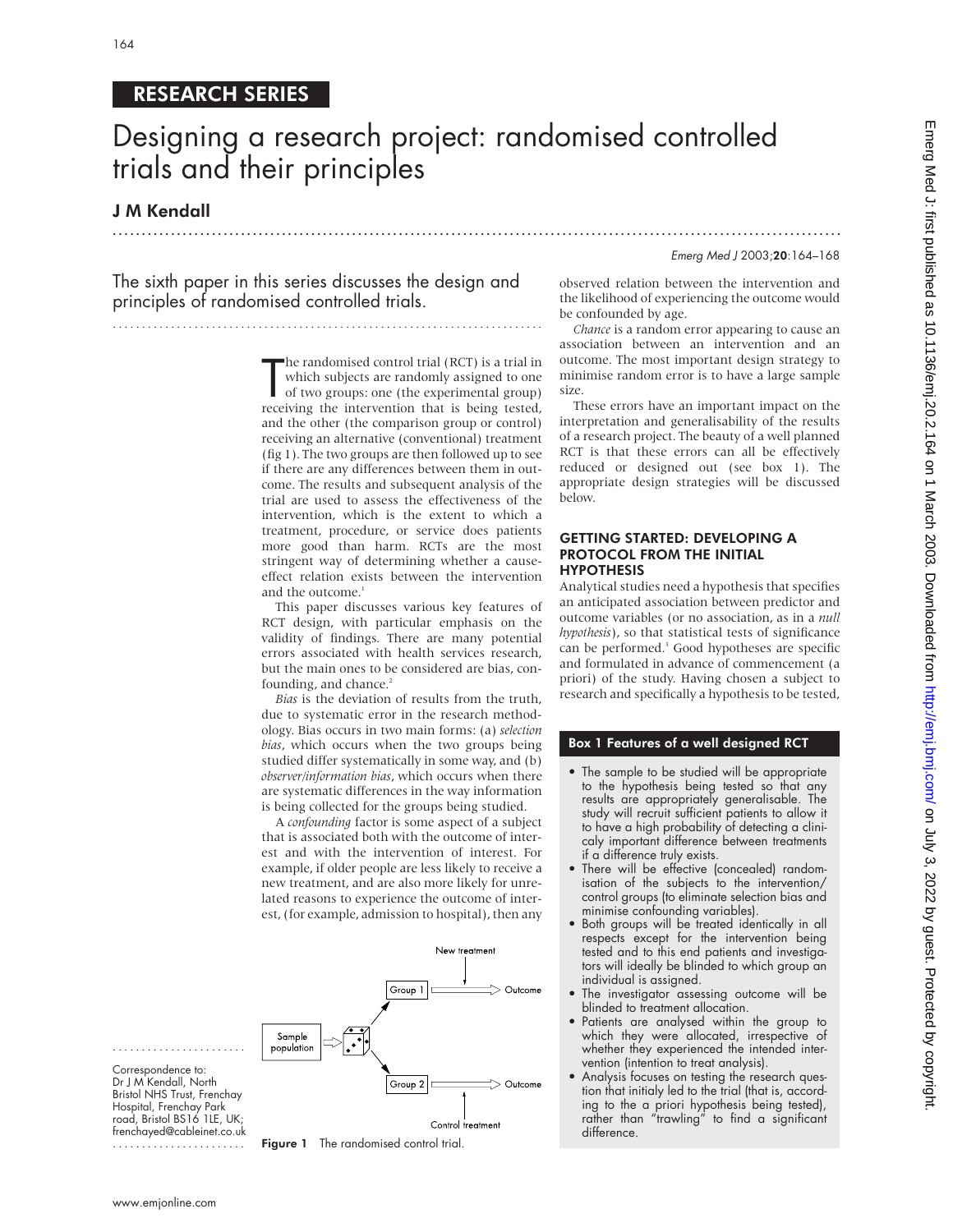preparation should be thorough and is best documented in the form of a protocol that will outline the proposed methodology. This will start with a statement of the hypothesis to be tested, for example: "...that drug A is more efficacious in reducing the diastolic blood pressure than drug B in patients with moderate essential hypertension." An appropriate rationale for the study will follow with a relevant literature review, which is focused on any existing evidence relating to the condition or interventions to be studied.

The subject to be addressed should be of clinical, social, or economic significance to afford relevance to the study, and the hypothesis to be evaluated must contain outcomes that can be accurately measured. The subsequent study design (population sampling, randomisation, applying the intervention, outcome measures, analysis, etc) will need to be defined to permit a true evaluation of the hypothesis being tested. In practice, this will be the best compromise between what is ideal and what is practical.

Writing a thorough and comprehensive protocol in the planning stage of the research project is essential. Peer review of a written protocol allows others to criticise the methodology constructively at a stage when appropriate modification is possible. Seeking advice from experienced researchers, particularly involving a local research and development support unit, or some other similar advisory centre, can be very beneficial. It is far better to identify and correct errors in the protocol at the design phase than to try to adjust for them in the analysis phase. Manuscripts rarely get rejected for publication because of inappropriate analysis, which is remediable, but rather because of design flaws.

There are several steps in performing an RCT, all of which need to be considered while developing a protocol. The first is to choose an appropriate (representative) sample of the population from which to recruit. Having measured relevant baseline variables, the next task is to randomise subjects into one of two (or more) groups, and subsequently to perform the intervention as appropriate to the assignment of the subject. The pre-defined outcome measures will then be recorded and the findings compared between the two groups, with appropriate quality control measures in place to assure quality data collection. Each of these steps, which can be tested in a pilot study, has implications for the design of the trial if the findings are to be valid. They will now be considered in turn.

#### CHOOSING THE RIGHT POPULATION

This part of the design is crucial because poor sampling will undermine the generalisability of the study or, even worse, reduce the validity if sampling bias is introduced.<sup>4</sup> The task begins with deciding what kind of subjects to study and how to go about recruiting them. The *target* population is that population to which it is intended to apply the results. It is important to set inclusion and exclusion criteria defining target populations that are appropriate to the research hypothesis. These criteria are also typically set to make the researchers' task realistic, for within the target population there must be an accessible/appropriate sample to recruit.

The sampling strategy used will determine whether the sample actually studied is representative of the target population. For the findings of the study to be generalisable to the population as a whole, the sample must be representative of the population from which it is drawn. The best design is *consecutive* sampling from the accessible population (taking every patient who meets the selection criteria over the specified time period). This may produce an excessively large sample from which, if necessary, a subsample can be randomly drawn. If the inclusion criteria are broad, it will be easy to recruit study subjects and the findings will be generalisable to a comparatively large population. Exclusion criteria need to be defined and will include such subjects who have conditions which may contraindicate the intervention to be tested, subjects who

#### Summary: population sampling

- The study sample must be representative of the target population for the findings of the study to be generalisable.
- Inclusion and exclusion criteria will determine who will be studied from within the accessible population.
- The most appropriate sampling strategy is normally consecutive sampling, although stratified sampling may legitimately be required.
- A sample size calculation and pilot study will permit appropriate planning in terms of time and money for the recruitment phase of the main study.
- Follow CONSORT guidelines on population sampling.<sup>6</sup>

will have difficulty complying with the required regimens, those who cannot provide informed consent, etc.

In designing the inclusion criteria, the investigator should consider the outcome to be measured; if this is comparatively rare in the population as a whole, then it would be appropriate to recruit at random or consecutively from populations at high risk of the condition in question (*stratified* sampling). The subsamples in a stratified sample will draw disproportionately from groups that are less common in the population as a whole, but of particular relevance to the investigator.

Other forms of sampling where subjects are recruited who are easily accessible or appropriate, (*convenience* or *judgmental* sampling) will have advantages in terms of cost, time, and logistics, but may produce a sample that is not representative of the target population and it is likely to be dificult to define exactly who has and has not been included.

Having determined an appropriate sample to recruit, it is necessary to estimate the size of the sample required to allow the study to detect a clinically important difference between the groups being compared. This is performed by means of a sample size calculation.<sup>5</sup> As clinicians, we must be able to specify what we would consider to be a clinically significant difference in outcome. Given this information, or an estimate of the effect size based on previous experience (from the literature or from a pilot study), and the design of the study, a statistical adviser will be able to perform an appropriate sample size calculation. This will determine the required sample size to detect the pre-determined clinically significant difference to a certain degree of power. As previously mentioned, early involvement of an experienced researcher or research support unit in the design stage is essential in any RCT.

After deciding on the population to be studied and the sample size required, it will now be possible to plan the appropriate amount of time (and money) required to collect the data necessary. A limited pilot of the methods is essential to gauge recruitment rate and address in advance any practical issues that may arise once data collection in the definitive study is underway. Pilot studies will guide decisions about designing approaches to recruitment and outcome measurement. A limited pilot study will give the investigator an idea of what the true recruitment rate will be (not just the number of subjects available, but also their willingness to participate). It may be even more helpful in identifying any methodological issues related to applying the intervention or measuring outcome variables (see below), which can be appropriately addressed.

#### RANDOMISATION: THE CORNERSTONE OF THE **RCT**

Various baseline characteristics of the subjects recruited should be measured at the stage of initial recruitment into the trial. These will include basic demographic observations, such as name, age, sex, hospital identification, etc, but more importantly should include any important prognostic factors. It will be important at the analysis stage to show that these potential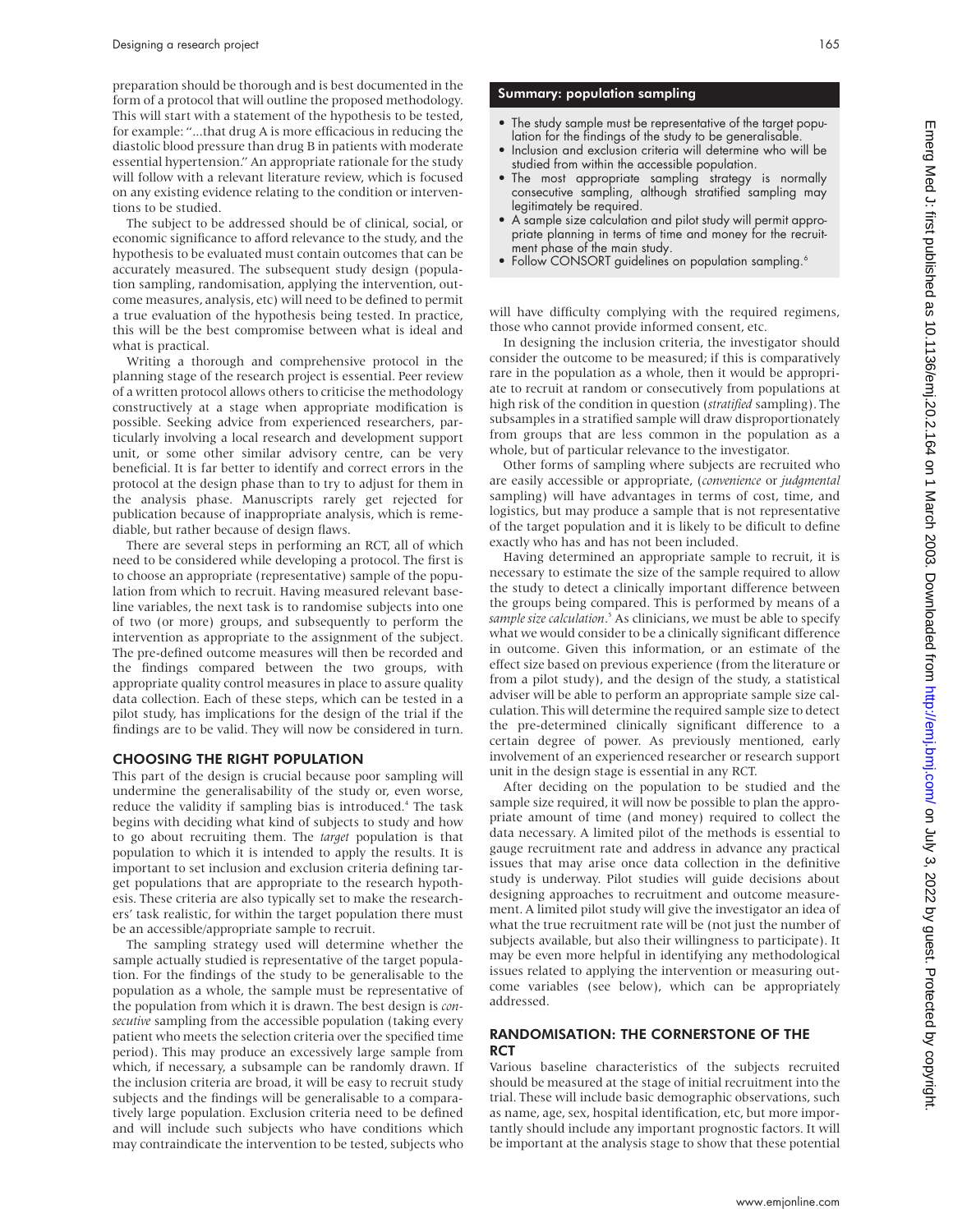confounding variables are equally distributed between the two groups; indeed, it is usual practice when reporting an RCT to demonstrate the integrity of the randomisation process by showing that there is no significant difference between baseline variables (following CONSORT guidelines).<sup>6</sup>

The random assignment of subjects to one or another of two groups (differing only by the intervention to be studied) is the basis for measuring the marginal difference between these groups in the relevant outcome. Randomisation should equally distribute any confounding variables between the two groups, although it is important to be aware that differences in confounding variables may arise through chance.

Randomisation is one of the cornerstones of the RCT<sup>7</sup> and a true random allocation procedure should be used. It is also essential that treatment allocations are *concealed* from the investigator until recruitment is irrevocable, so that bias (intentional or otherwise) cannot be introduced at the stage of assigning subjects to their groups.<sup>8</sup> The production of computer generated sets of random allocations, by a research support unit (who will not be performing data collection) in advance of the start of the study, which are then sealed in consecutively numbered opaque envelopes, is an appropriate method of randomisation. Once the patient has given consent to be included in the trial, he/she is then irreversibly randomised by opening the next sealed envelope containing his/her assignment.

An alternative method, particularly for larger, multicentre trials is to have a remote randomisation facility. The clinician contacts this facility by telephone when he is ready to randomise the next patient; the initials and study number of the patient are read to the person performing the randomisation, who records it and then reads back the randomisation for that subject.

Studies that involve small to moderate sample sizes (for example, less than 50 per group) may benefit from "blocked" and/or "stratified" randomisation techniques. These methods will balance (where chance alone might not) the groups in terms of the number of subjects they contain, and in the distribution of potential confounding variables (assuming, of course, that these variables are known before the onset of the trial). They are the design phase alternative to statistically adjusting for confounding variables in the analysis phase, and are preferred if the investigator intends to carry out subgroup analysis (on the basis of the stratification variable).

*Blocked randomisation* is a technique used to ensure that the number of subjects assigned to each group is equally distributed. Randomisation is set up in blocks of a pre-determined set size (for example 6, 8, 10, etc). Randomisation for a block size of 10 would proceed normally until five assignments had been made to one group, and then the remaining assignments would be to the other group until the block of 10 was complete. This means that for a sample size of 80 subjects, exactly 40 would be assigned to each group. Block size must be blinded from the investigator performing the study and, if the study is non-blinded, the block sizes should vary randomly (otherwise the last allocation(s) in a block would, in effect, be unconcealed).

*Stratified randomisation* is a technique for ensuring that an important baseline variable (potential confounding factor) is more evenly distributed between the two groups than chance alone might otherwise assure. In examining the effect of a treatment for cardiac failure, for example, the degree of existing cardiac failure will be a baseline variable predicting outcome, and so it is important that this is the same in the two groups. To achieve this, the sample can be stratified at baseline into patients with mild, moderate, or severe cardiac failure, and then randomisation occurs within each of these "strata". There is a limited number of baseline variables that can be balanced by stratification because the numbers of patients within a stratum are reduced. In the above example, to stratify also for age, previous infarction, and the co-existence of diabetes would be impractical.

#### Summary: randomisation

- The random assignment of subjects into one of two groups is the basis for establishing a causal interpretation for an intervention.
- Effective randomisation will minimise confounding variables that exist at the time of randomisation.
- Randomisation must be concealed from the investigator. • Blocked randomisation may be appropriate for smaller trials to ensure equal numbers in each group.
- Stratified randomisation will ensure that a potential baseline confounding variable is equally distributed between the two groups.
- Analysis of results should occur based on the initial randomisation, irrespective of what may subsequently actually have happened to the subject (that is, "intention to treat analysis").

Sample attrition ("drop outs"), once subjects have consented and been randomised, may be an important factor. Patients may refuse to continue with the trial, they may be lost to analysis for whatever reason, and there may be changes in the protocol (or mistakes) subsequent to randomisation, even resulting in the patient receiving the wrong treatment. This is, in fact, not that uncommon: a patient randomised to have a minimally invasive procedure may need to progress to an open operation, for example, or a patient assigned to medical treatment may require surgery at a later stage. In the RCT, the analysis must include an unbiased comparison of the groups produced by the process of randomisation, based on all the people who were randomised; this is known as analysis by *intention to treat*. Intention to treat analysis depends on having outcomes for all subjects, so even if patients "drop out", it is important to try to keep them in the trial if only for outcome measurement. This avoids the introduction of bias as a consequence of potentialy selectively dropping patients from previously randomised/balanced groups.

#### APPLYING THE INTERVENTION AND MEASURING OUTCOME: THE IMPORTANCE OF BLINDING

After randomisation there will be two (or more) groups, one of which will receive the test intervention and another (or more) which receives a standard intervention or placebo. Ideally, neither the study subjects, nor anybody performing subsequent measurements and data collection, should be aware of the study group assignment. Effective randomisation will eliminate confounding by variables that exist at the time of randomisation. Without effective blinding, if subject assignment is known by the investigator, bias can be introduced because extra attention may be given to the intervention group (intended or otherwise).<sup>8</sup> This would introduce variables into one group not present in the other, which may ultimately be responsible for any differences in outcome observed. Confounding can therefore also occur after randomisation. Double blinding of the investigator and patient (for example, by making the test treatment and standard/placebo treatments appear the same) will eliminate this kind of confounding, as any extra attentions should be equally spread between the two groups (with the exception, as for randomisation, of chance maldistributions).

While the ideal study design will be double blind, this is often difficult to achieve effectively, and is sometimes not possible (for example, surgical interventions). Where blinding is possible, complex (and costly) arrangements need to be made to manufacture placebo that appears similar to the test drug, to design appropriate and foolproof systems for packaging and labelling, and to have a system to permit rapid unblinding in the event of any untoward event causing the patient to become unwell. The hospital pharmacy can be invaluable in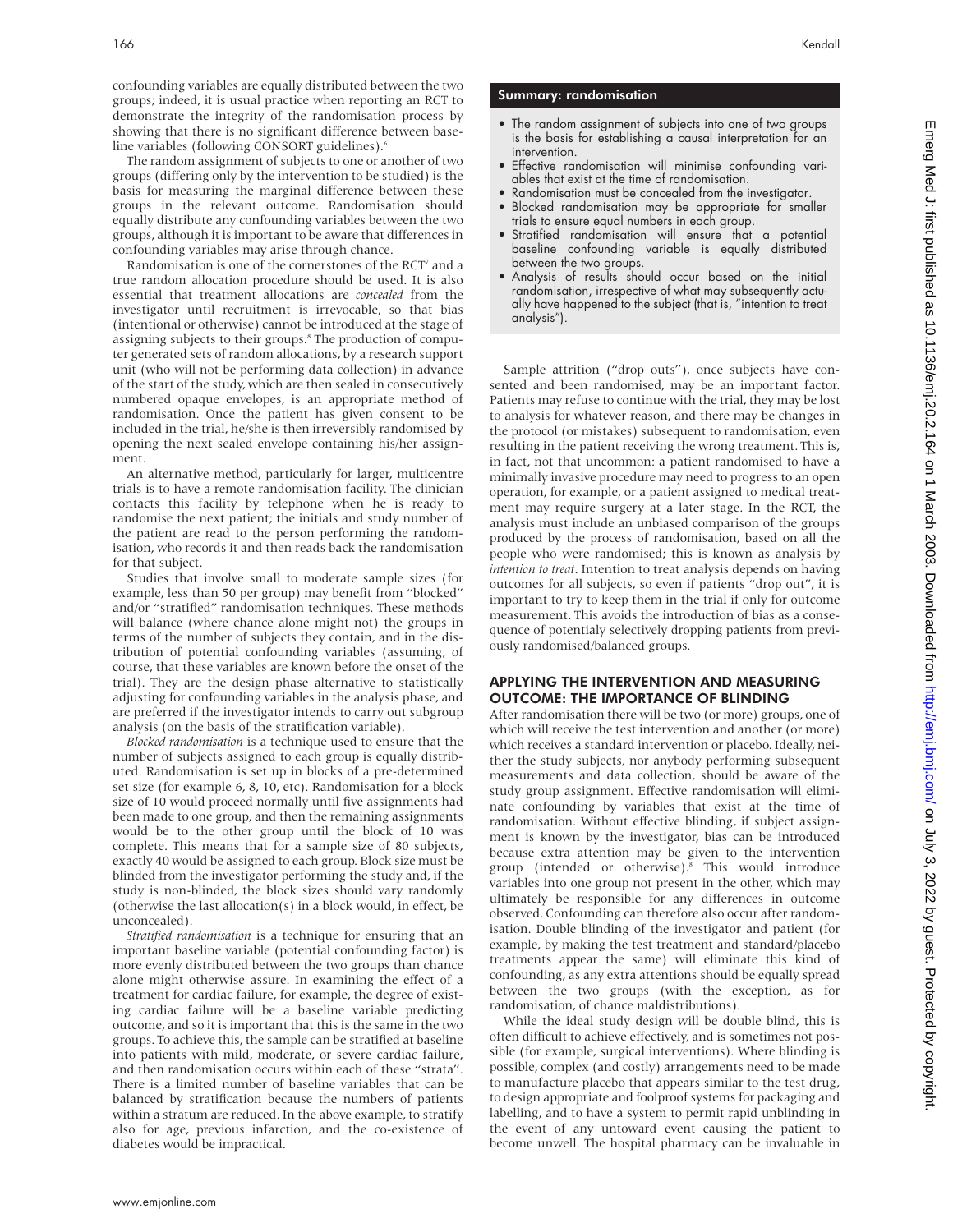#### Summary: intervention and outcome

- Blinding at the stage of applying the intervention and measuring the outcome is essential if bias (intentional or otherwise) is to be avoided.
- The subject and the investigator should ideally be blinded to the assignment (double blind), but even where this is not possible, a blinded third party can measure outcome.
- Blinding is achieved by making the intervention and the control appear similar in every respect.
- Blinding can break down for various reasons, but this can be systematically assessed.
- Continuous outcome variables have the advantage over dichotomous outcome variables of increasing the power of a study, permitting a smaller sample size.

organising these issues. Blinding may break down subsequently if the intervention has recognisable side effects. The effectiveness of the blinding can be systematically tested after the study is completed by asking investigators to guess treatment assignments; if a significant proportion are able to correctly guess the assignment, then the potential for this as a source of bias should be considered.

Once the intervention has been applied, the groups will need to be followed up and various outcome measures will be performed to evaluate the effect or otherwise of that intervention. The outcome measures to be assessed should be appropriate to the research question, and must be ones that can be measured accurately and precisely. Continuous outcome variables (quantified on an infinite arithmetic scale, for example, time) have the advantage over dichotomous outcome variables (only two categories, for example, dead or alive) of increasing the power of a study, permitting a smaller sample size. It may be desirable to have several outcome measures evaluating different aspects of the results of the intervention. It is also necessary to design outcome measures that will detect the occurrence of specified adverse effects of the intervention.

It is important to emphasise, as previously mentioned, that the person measuring the outcome variables (as well as the person applying the intervention) should be blinded to the treatment group of the subject to prevent the introduction of bias at this stage, particularly when the outcome variable requires any judgement on the part of the observer. Even if it has not been possible to blind the administration of the intervention, it should be possible to design the study so that outcome measurement is performed by someone who is blinded to the original treatment assignment.

#### QUALITY CONTROL

A critical aspect of clinical research is quality control. Quality control is often overlooked during data collection, a potentially tedious and repetitive phase of the study, which may lead subsequently to errors because of missing or inaccurate measurements. Essentially, quality control issues occur in clinical procedures, measuring outcomes, and handling data. Quality control begins in the design phase of the study when the protocol is being written and is first evaluated in the pilot study, which will be invaluable in testing the proposed sampling strategy, methods for data collection and subsequent data handling.

Once the methods part of the protocol is finalised, an operations manual can be written that specifically defines how to recruit subjects, perform measurements, etc. This is essential when there is more than one investigator, as it will standardise the actions of all involved. After allowing all those involved to study the operations manual, there will be the opportunity to train (and subsequently certify) investigators to perform various tasks uniformly.

Ideally, any outcome measurement taken on a patient should be precise and reproducible; it should not depend on the observer who took the measurement.<sup>4</sup> It is well known, for example, that some clinicians in their routine medical practice record consistently higher blood pressure values than others. Such interobserver variation in the setting of a clinical trial is clearly unacceptable and steps must be taken to avoid it. It may be possible, if the trial is not too large, for all measurements to be performed by the same observer, in which case the problem is avoided. However, it is often necessary to use multiple observers, especially in multicentre trials. Training sessions should be arranged to ensure that observers (and their equipment) can produce the same measurements in any given subject. Repeat sessions may be necessary if the trial is of long duration. You should try to use as few observers as possible without exhausting the available staff. The trial should be designed so that any interobserver variability cannot bias the results by having each observer evaluate patients in all treatment groups.

Inevitably, there will be a principal investigator; this person will be responsible for assuring the quality of data measurement through motivation, appropriate delegation of responsibility, and supervision. An investigators' meeting before the study starts and regular visits to the team members or centres by the principal investigator during data collection, permit communication, supervision, early detection of problems, feedback and are good for motivation.

Quality control of data management begins before the start of the study and continues during the study. Forms to be used for data collection should be appropriately designed to encourage the collection of good quality data. They should be user friendly, self explanatory, clearly formatted, and collect only data that is needed. They can be tested in the pilot. Data will subsequently need to be transcribed onto a computer database from these forms. The database should also be set up so that it is similar in format to the forms, allowing for easy transcription of information. The database can be preprepared to accept only variables within given permissible ranges and that are consistent with previous entries and to alert the user to missing values. Ideally, data should be entered in duplicate, with the database only accepting data that are concordant with the first entry; this, however, is time consuming, and it may be adequate to check randomly selected forms with a printout of the corresponding datasheet to ensure transcription error is minimal, acting appropriately if an unacceptably high number of mistakes are discovered.

Once the main phase of data collection has begun, you should try to make as few changes to the protocol as possible. In an ideal world, the pilot study will have identified any issues that will require a modification of the protocol, but inevitably some problem, minor or major, will arise once the study has begun. It is better to leave any minor alterations that are considered "desirable" but not necessary and resist the inclination to make changes. Sometimes, more substantive issues are highlighted and protocol modification is necessary to strengthen the study. These changes should be documented and disseminated to all the investigators (with appropriate changes made to the operations manual and any re-training performed as necessary). The precise date that the revision is implemented is noted, with a view to separate analysis of data collected before and after the revision, if this is considered necessary by the statistical advisor. Such revisions to the protocol should only be undertaken if, after careful consideration, it is felt that making the alteration will significantly improve the findings, or not changing the protocol will seriously jeopardise the project. These considerations have to be balanced against the statistical difficulty in analysis after protocol revision.

#### ...SOME FINAL THOUGHTS

A well designed, methodologically sound RCT evaluating an intervention provides strong evidence of a cause-effect